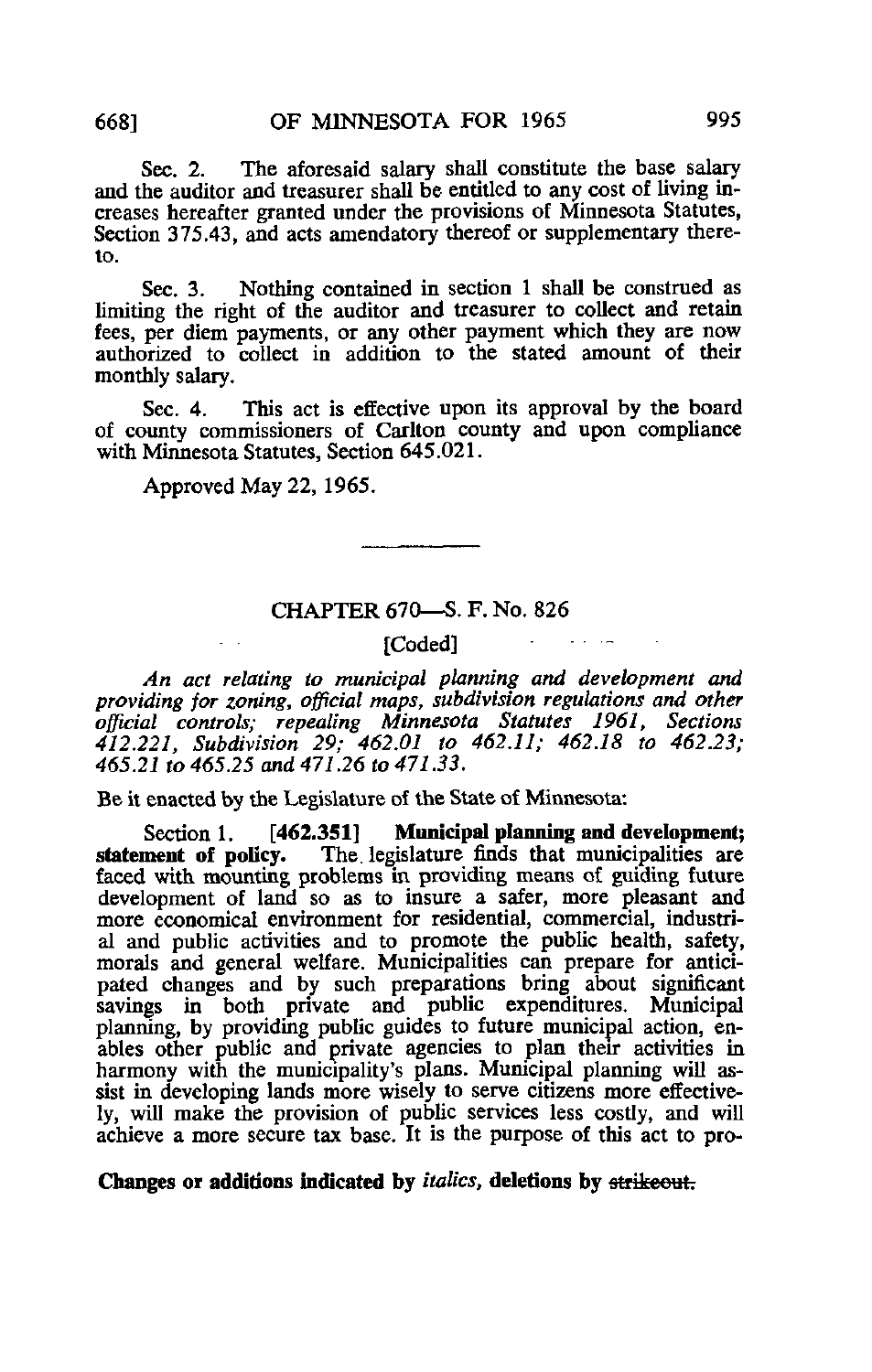vide municipalities, in a single body of law, with the necessary powers and a uniform procedure for adequately conducting and implementing municipal planning.

Sec. 2. [462.352] Definitions. Subdivision 1. For the purposes of this act the terms defined in this section have the meanings given them.

Subd, 2. "Municipality" means any city, including a city operating under a home rule charter, and any village or borough and any town having the powers of villages pursuant to Minnesota Statutes, Section 368.01.

Subd, 3. "Planning agency" means the planning commission or the planning department of a municipality.

Subd, 4. "Platting authority" means the governing body or other agency responsible under statute or charter for the approval of plats of land within the municipality or within its area of platting control.

Subd, 5. "Comprehensive municipal plan" means a compilation of policy statements, goals, standards, and maps for guiding the physical, social and economic development, both private and public, of the municipality and its environs and may include, but is not limited to, the following: statements of policies, goals, standards, a land use plan, a community facilities plan, a transportation plan, and recommendations for plan execution. A comprehensive plan represents the planning agency's recommendations for the future development of the community.

Subd, 6. "Land use plan" means a compilation of policy statements, goals, standards, and maps, and action" programs for guiding the future development of private and public property. The term includes a plan designating types of uses for the entire municipality as well as a specialized plan showing specific areas or specific types of land uses, such as residential, commercial, industrial, public or semi-public uses or any combination of such uses.

Subd, 7. "Transportation plan" means a compilation of policy statements, goals, standards, maps and action programs for guiding the future development of the various modes of transportation of the municipality and its environs such as streets and highways, mass transit, railroads, air transportation, trucking and water transportation, and includes a major thoroughfare plan.

Subd. 8. "Community facilities plan" means a compilation of policy statements, goals, standards, maps and action programs for guiding the future development of the public or semi-public facili-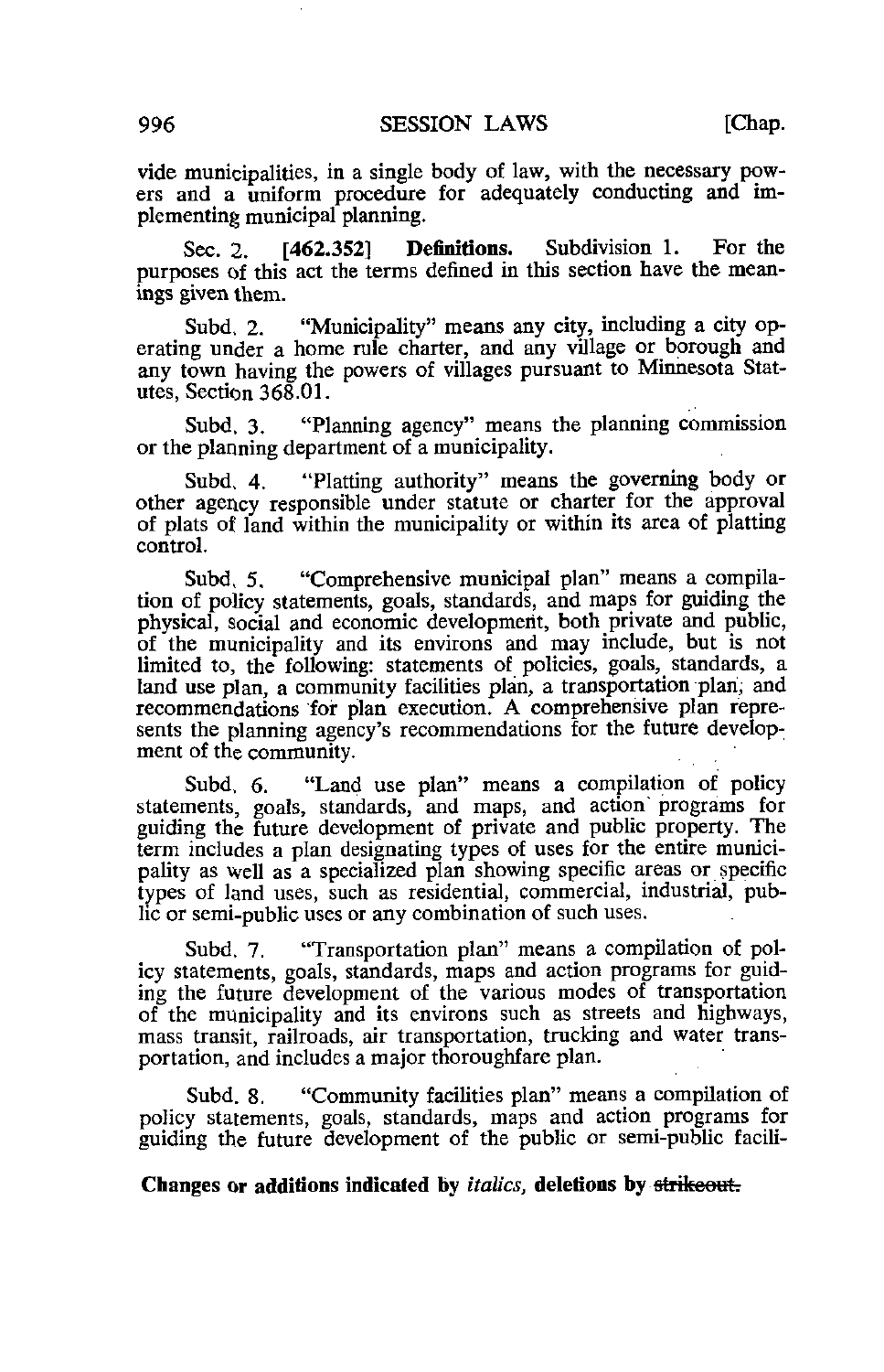ties of the municipality such as recreational, educational and cultural facilities.

Subd. 9. "Capital improvement program" means an itemized program setting forth the schedule and details of specific contemplated public improvements by fiscal year, together with their estimated cost, the justification for each improvement, the impact that such improvements will have on the current operating expense of the municipality, and such other information on capital improvements as may be pertinent.

Subd. 10. "Official map" means a map adopted in accordance with section 9 of this act showing existing streets, proposed future streets and the area needed for widening of existing streets of the municipality. An official map may also show the location of existing and future public land and facilities within the municipality.

Subd. 11. "Governing body" in the case of cities or villages means the council by whatever name known, and in the case of a town, means the town board.

Sec. 3. [462.353] Authority to plan. Subdivision 1. General authority. A municipality may carry on comprehensive municipal planning activities for guiding the future development and improvement of the municipality and may prepare, adopt and amend a comprehensive municipal plan and implement such plan by ordinance and other official actions in accordance with the provisions of this act.

Subd. 2. Studies and reports. In exercising its powers under subdivision 1, a municipality may collect and analyze data, prepare maps, charts, tables, and other illustrations and displays, and conduct necessary studies. A municipality may publicize its purposes, suggestions, and findings on planning matters, may distribute reports thereon, and may advise the public on the planning matters within the scope of its duties and objectives.

Subd. 3. Appropriation and contracts. A municipality may appropriate monies from any fund not dedicated to other purposes in order to finance its planning activities. A municipality may receive and expend grants and gifts for planning purposes and may enter into contracts with the federal and state governments or with other public or private agencies in furtherance of the planning activities authorized by this act.

Sec. 4. [462.354] Organization for planning. Subdivision 1. Planning agency. A municipality may by charter or ordinance create a planning agency. A planning agency created by ordinance may be abolished by two-thirds vote of all the members of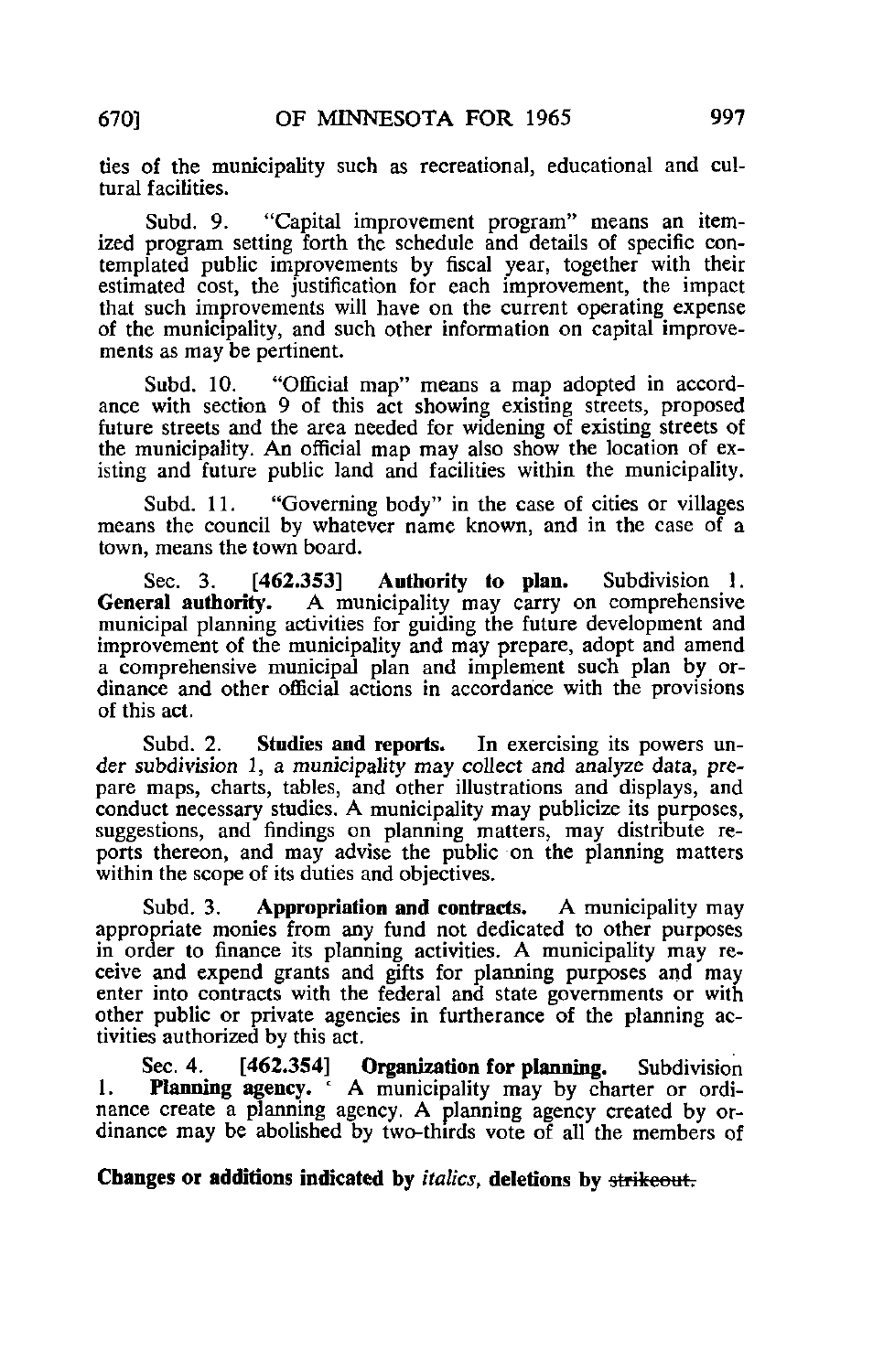the governing body. The planning agency shall be advisory, except as other powers and duties are imposed on it by this act, by statute, by charter, or by ordinance consistent with the municipal charter. The planning agency may take the following alternative forms:

(1) It may consist of a planning commission, which may or may not include municipal officials among its members. The planning commission may be provided with staff which may be a division of the administrative structure of the municipal government. The commission shall be advisory directly to the governing body.

(2) It may consist of a planning department with a planning commission advisory to it and shall function as a department advisory to the governing body and the municipal administration. The planning department may be provided with an executive director and other staff as in the case of other municipal departments.

Subd. 2. Board of adjustments and appeals. The governing body of any municipality adopting or having in effect a zoning ordinance or an official map shall provide by ordinance for a board of appeals and adjustments. The board shall have the powers set forth in section 7, subdivision 5 and section 9, subdivision 4. Except as otherwise provided by charter, the governing body may provide alternatively that there be a separate board of appeals and adjustments or that the governing body or the planning commission or a committee of the planning commission serve as the board of appeals and adjustments, and it may provide an appropriate name for the board. The board may be given such other duties as the governing body may direct.

In any municipality where the council does not serve as the board, the governing body may, except as otherwise provided by charter, provide that the decisions of the board on matters within its jurisdiction are final subject to judicial review or are final subject to appeal to the council and the right of later judicial review or are advisory to the council. Hearings by the board of appeals and adjustments shall be held within such time and upon such notice to interested parties as is provided in the ordinance establishing the board. The board shall within a reasonable time make its order deciding the matter and shall serve a copy of such order upon the appellant or petitioner by mail. Any party may appear at the hearing in person or by agent or attorney. Subject to such limitations as may be imposed by the governing body, the board may adopt rules for the conduct of proceedings before it. Such rules may include provisions for the giving of oaths to witnesses and the filing of written briefs by the parties. The board shall provide for a record of its proceedings which shall include the minutes of its meetings, its find-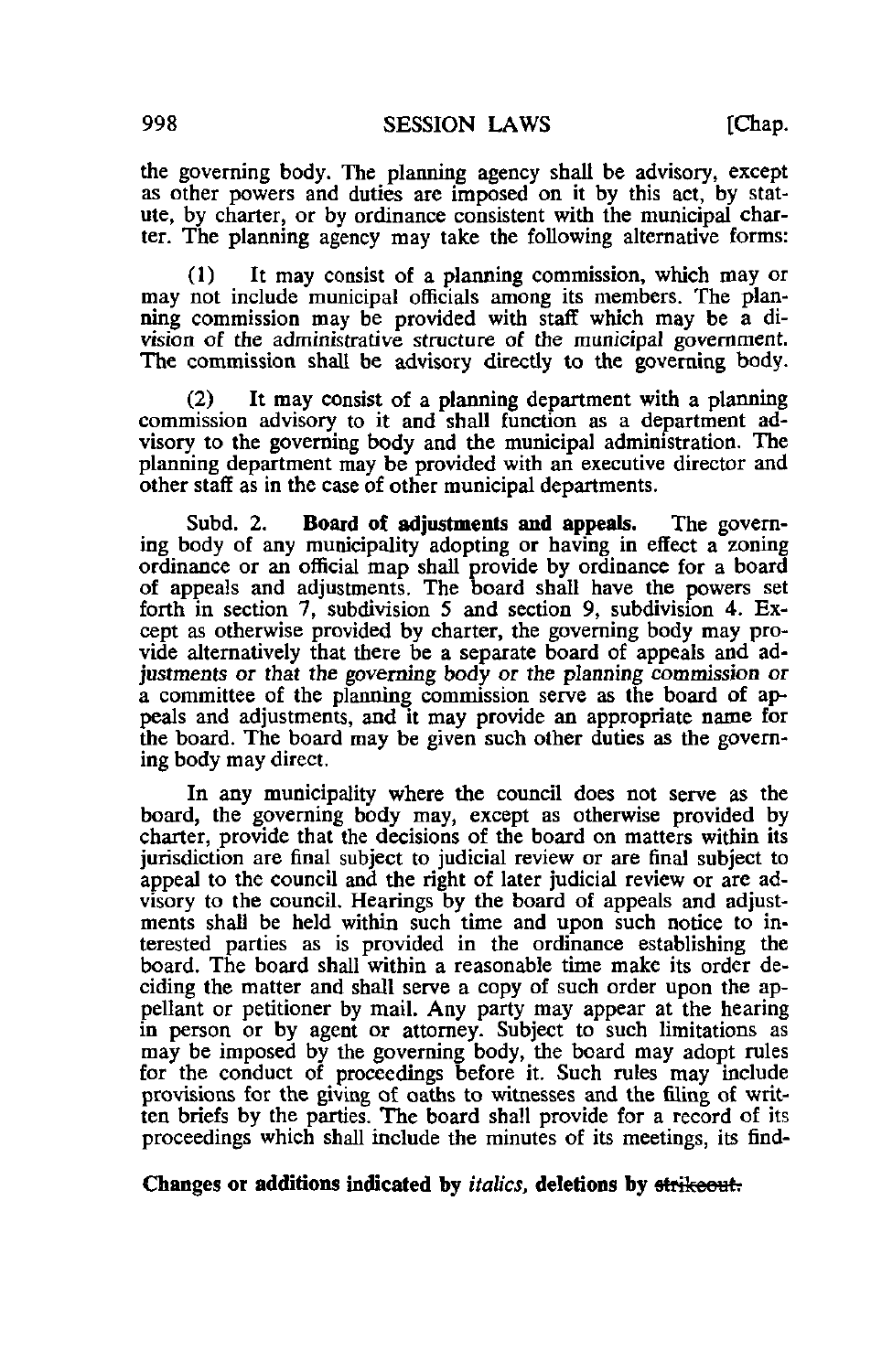ings, and the action taken on each matter heard by it, including the final order. In any municipality in which the planning agency does not act as the board of adjustments and appeals, the board shall make no decision on an appeal or petition until the planning agency, if there is one, or a representative authorized by it has had a reasonable opportunity, not to exceed 60 days, to review and report to the board of adjustment and appeals upon the appeal or petition.

Sec. 5. [462.355] Preparation, adoption, and amendment by preparation and amendment of comprehensive municipal plan.<br>and review. The planning agency The planning agency shall prepare the comprehensive municipal plan. In discharging this duty the planning agency shall consult with and coordinate the planning activities of other departments and agencies of the municipality to insure conformity with and to assist in the development of the comprehensive municipal plan. In its planning activities the planning agency shall take due cognizance of the planning activities of adjacent units of government and other affected public agencies. The planning agency shall periodically review the plan and recommend amendments whenever necessary.

Subd. 2. Procedure for plan adoption and amendment. The planning agency may, unless otherwise provided by charter or ordinance consistent with the municipal charter, adopt and amend from time to time a comprehensive municipal plan as its recommendation to the governing body. The plan may be prepared and adopted in sections, each of which relates to a major subject of the plan or to a major geographical section of the municipality. The governing body may propose amendments to the comprehensive municipal plan by resolution submitted to the planning agency. Before adopting the comprehensive municipal plan or any section or amendment of the plan, the planning agencys shall hold at least one public hearing thereon. A notice of the time, place and purpose of the hearing shall be published once in the official newspaper of the municipality at least ten days before the day of the hearing. The proposed plan, section of the plan, or amendment shall be transmitted to the governing body prior to the publication of the notice of hearing. Adoption and amendment of the comprehensive municipal plan or of any section thereof shall be by resolution adopted by a majority of all the members of the planning commission. A copy of the plan or of any section or amendment thereof adopted by the planning agency shall be certified to the governing body of the municipality.

Subd. 3. Adoption by governing body. Unless otherwise provided by charter, the governing body may by resolution of a majority of its members adopt and amend the comprehensive plan or portion thereof so recommended as the official municipal plan upon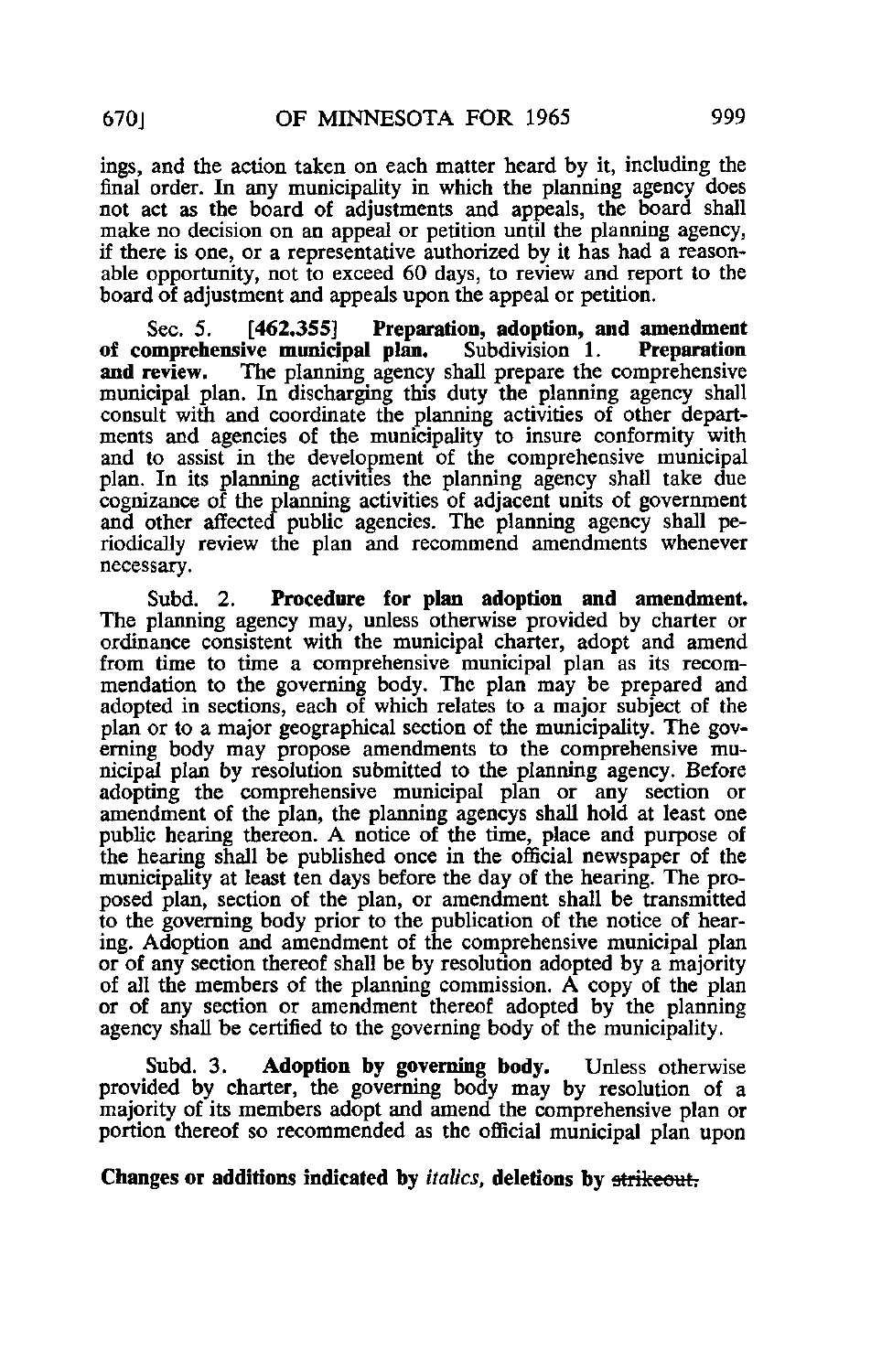such notice and hearing as may be prescribed by ordinance. Until so adopted by the governing body, the plan shall constitute only the recommendation of the planning agency.

Sec. 6. [462.356] Procedure for plan effectuation; gener-<br>Subdivision 1. Recommendations for plan execution. al. Subdivision 1. Recommendations Upon the recommendation by the planning agency of the comprehensive municipal plan or sections thereof, the planning agency shall study and propose to the governing body reasonable and practicable means for putting the plan or section of the plan into effect. Subject to the limitations of the following sections, such means include, but are not limited to, zoning regulations, regulations for the subdivision of land, an official map, a program for coordination of the normal public improvements and services of the municipality, urban renewal and a capital improvements program.

Subd. 2. Compliance with plan. After a comprehensive municipal plan or section thereof has been recommended by the planning agency and a copy filed with the governing body, no publicly owned interest in real property within the municipality shall be acquired or disposed of, nor shall any capital improvement be authorized by the municipality or special district or agency thereof or any other political subdivision having jurisdiction within the municipality until after the planning agency has reviewed the proposed acquisition, disposal, or capital improvement and reported in writing to the governing body or other special district or agency or political subdivision concerned, its findings as to compliance of the proposed acquisition, disposal or improvement with the comprehensive municipal plan. Failure of the planning agency to report on the proposal within 45 days after such a reference, or such other period as may be designated by the governing body shall be deemed to have satisfied the requirements of this subdivision. The governing body may, by resolution adopted by two-thirds vote dispense with the requirements of this subdivision when in its judgment it finds that the proposed acquisition or disposal of real property or capital improvement has no relationship to the comprehensive municipal plan.

Sec. 7. [462.357] Procedures for plan effectuation; zoning, Subdivision 1. Authority for zoning. For the purpose of pro-For the purpose of promoting the public health, safety, morals and general welfare, a municipality may by ordinance regulate the location, height, bulk, number of stories, size of buildings and other structures, the percentage of lot which may be occupied, the size of yards and other open spaces, the density and distribution of population, the uses of buildings and structures for trade, industry, residence, recreation, public activities, or other purposes, and the uses of land for trade,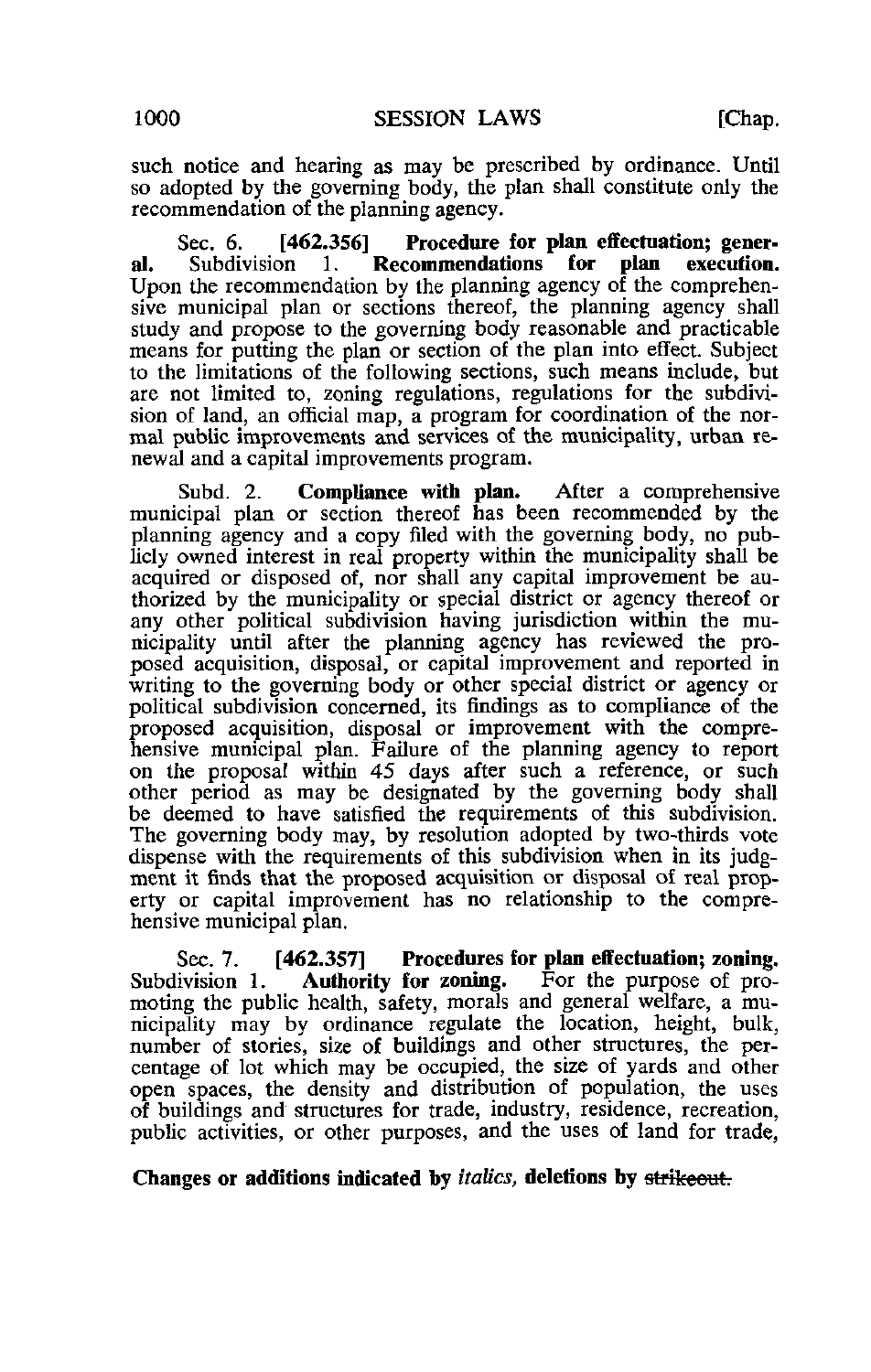industry, residence, recreation, agriculture, forestry, soil conservation, water supply conservation, flood control or other purposes, and may establish standards and procedures regulating such uses. The regulations may divide the municipality into districts or zones of suitable numbers, shape and area. The regulations shall be uniform for each class or kind of buildings, structures or land and for each class or kind of use throughout such district, but the regulations in one district may differ from those in other districts. The ordinance embodying these regulations shall be known as the Zoning Ordinance and shall consist of text and maps.

Subd. 2. General requirements. At any time after the adoption of a land use plan for the municipality, the planning agency, for the purpose of carrying out the policies and goals of the land use plan, may prepare a proposed zoning ordinance and submit it to the governing body with its recommendations for adoption. Subject to the requirements of subdivisions 3, 4 and 5, the governing body may adopt and amend a zoning ordinance by a two-thirds vote of all its members.

Subd. 3. Public hearings. No zoning ordinance or amendment thereto shall be adopted until a public hearing has been held thereon by the planning agency or by the governing body. A notice of the time, place and purpose of the hearing shall be published in the official newspaper of the municipality at least ten days prior to the day of the hearing. When an amendment involves changes in district boundaries affecting an area of five acres or less, a similar notice shall be mailed at least ten days before the day of the hearing to each owner of affected property and property situated wholly or partly within 200 feet of the property to which the amendment relates. For the purpose of giving mailed notice, the person responsible for mailing the notice may use any appropriate records to determine the names and addresses of owners. A copy of the notice and a list of the owners and addresses to which the notice was sent shall be attested to by the responsible person and shall be made a part of the records of the proceedings. The failure to give mailed notice to individual property owners, or defects in the notice shall not invalidate the proceedings, provided a bona fide attempt to comply with this subdivision has been made.

Subd. 4. **Amendments.** An amendment to a zoning ordinance may be initiated by the governing body, the planning agency, or by petition of affected property owners as defined in the zoning ordinance. An amendment not initiated by the planning agency shall be referred to the planning agency, if there is one, for study and report and may not be acted upon by the governing body until it has received the recommendation of the planning agency on the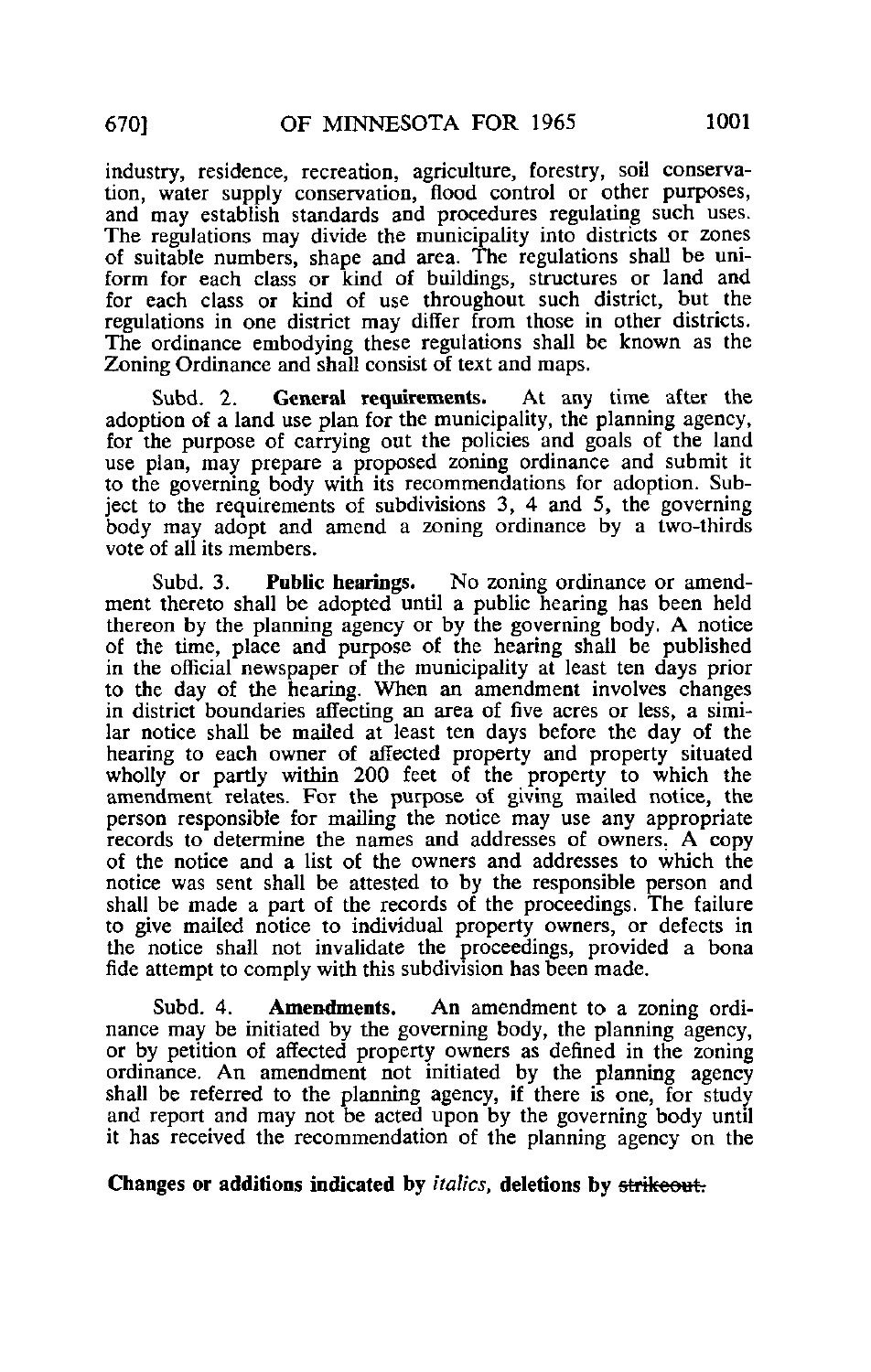proposed amendment or until 60 days have elapsed from the date of reference of the amendment without a report by the planning agency,

Subd. 5. Amendment; certain cities of the first class. The provisions of this subdivision apply to cities of the first class. In such cities amendments to a zoning ordinance shall be made in conformance with this section but only after there shall have been filed in the office of the city clerk a written consent of the owners of two-thirds of the several descriptions of real estate situate within 100 feet of the real estate affected, and after the affirmative vote in favor thereof by a majority of the members of the governing body of any such city. The governing body of such city may, by a two-thirds vote of its members, after hearing, adopt a new zoning ordinance without such written consent whenever the planning commission or planning board of such city shall have made a survey of the whole area of the city or of an area of not less than 40 acres, within which the new ordinance or the amendments or alterations of the existing ordinance would take effect when adopted, and shall have considered whether the number of descriptions of real estate affected by such changes and alterations renders the obtaining of such written consent impractical, and such planning commission or planning board shall report in writing as to whether in its opinion the proposals of the governing body in any case are reasonably related to the overall needs of the community, to existing land use, or to a plan for future land use, and shall have conducted a public hearing on such proposed ordinance, changes or alterations, of which hearing published notice shall have been given in a daily newspaper of general circulation at least once each week for three successive weeks prior to such hearing, which notice shall state the time, place and purpose of such hearing, and shall have reported to the governing body of the city its findings and recommendations in writing.

Subd. 6. Appeals and adjustments. Appeals to the board of appeals and adjustments may be taken by any affected person upon compliance with any reasonable conditions imposed by the zoning ordinance. The board of appeals and adjustments has the following powers with respect to the zoning ordinance:

(1) To hear and decide appeals where it is alleged that there is an error in any order, requirement, decision, or determination made by an administrative officer in the enforcement of the zoning ordinance.

(2) To hear requests for variances from the literal provisions of the ordinance in instances where their strict enforcement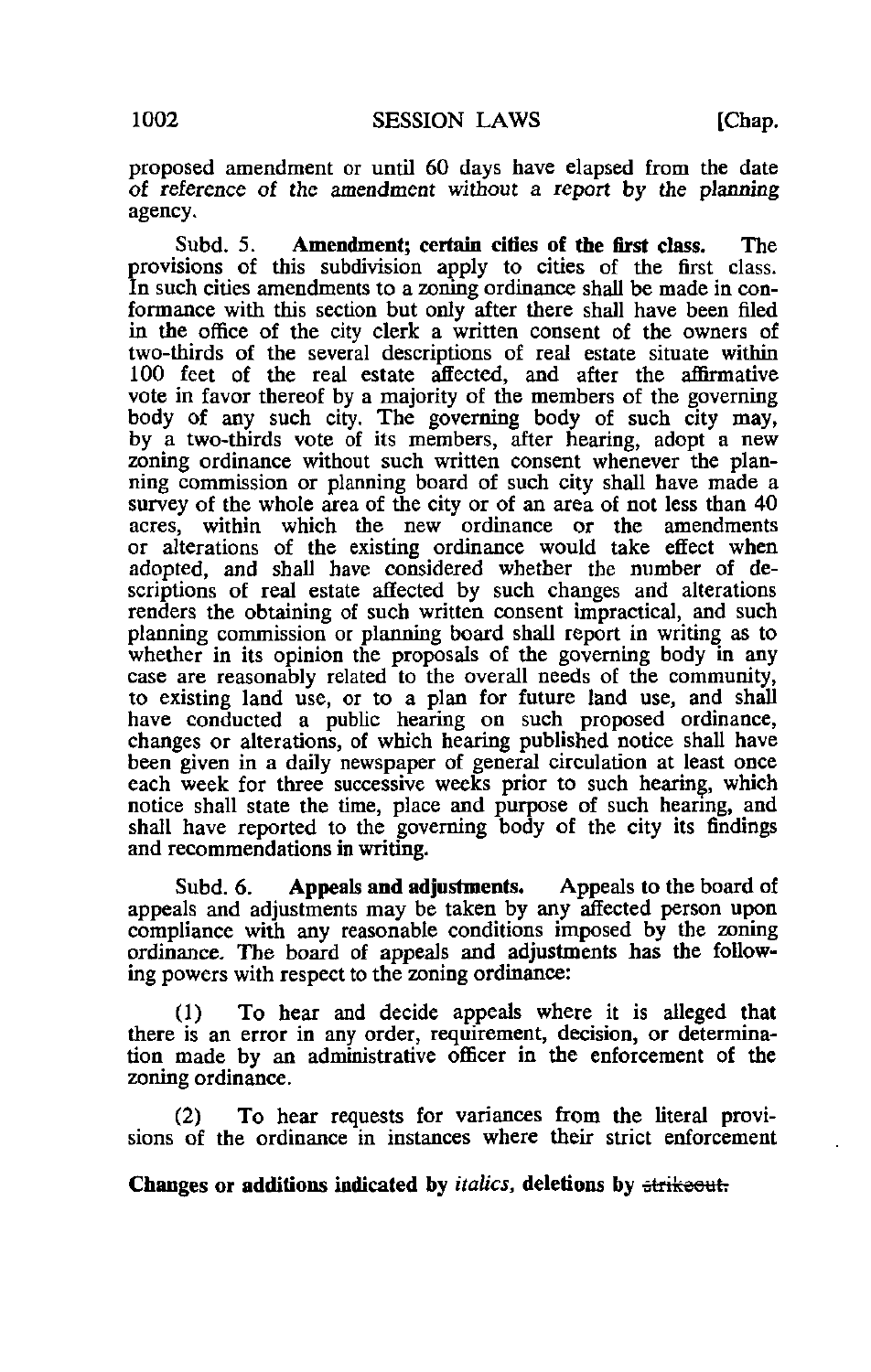would cause undue hardship because of circumstances unique to the individual property under consideration, and to grant such variances only when it is demonstrated that such actions will be in keeping with the spirit and intent of the ordinance. The board of appeals and adjustments or the governing body as the case may be, may not permit as a variance any use that is not permitted under the ordinance for property in the zone where the affected person's land is located. The board or governing body as the case may be may impose conditions in the granting of variances to insure compliance and to protect adjacent properties.

Sec. 8. [462.358] Procedure for plan effectuation; subdivision regulations. Subdivision 1. Authority to regulate. To Authority to regulate. provide for orderly, economic, and safe development of land and urban services and facilities, and to promote the public health, safety, morals and general welfare, a municipality may adopt subdivision regulations which include minimum physical standards and design requirements as to such urban services and facilities, and procedures for plat approval, including a procedure for appeals from actions of the platting authority. Subdivision regulations shall be adopted by ordinance when the governing body is the platting authority and by resolution when the platting authority is an agency other than the governing body. A municipality may by resolution extend the application of its subdivision regulations to unincorporated territory located within two miles of its limits in any direction but not in a town which has adopted subdivision regulations; provided that where two or more noncontiguous municipalities have boundaries less than four miles apart, each is authorized to control the subdivision of land equidistant from its boundaries within this area.

Subd. 2. Terms of regulations. Subdivision regulations shall require that a proposed subdivision plat shall be in conformity with the official map if such exist. In establishing requirements for the location and width of streets, the municipality shall take into consideration anticipated traffic needs and the prospective character of the development and make any reasonable requirements therefor. As a condition to the approval of any subdivision plat of lands to which the regulations apply, subdivision regulations may prescribe requirements concerning the extent and manner in which streets shall be graded and improved, and electric and gas distribution lines or piping, water, sewer, or other facilities shall be installed. The regulations may provide, or authorize the governing body or other platting authority to provide, that, in lieu of the completion of such work before the final approval of the plat, the governing body or platting authority may accept or require a contract secured by a cash deposit, certified check, or a bond in an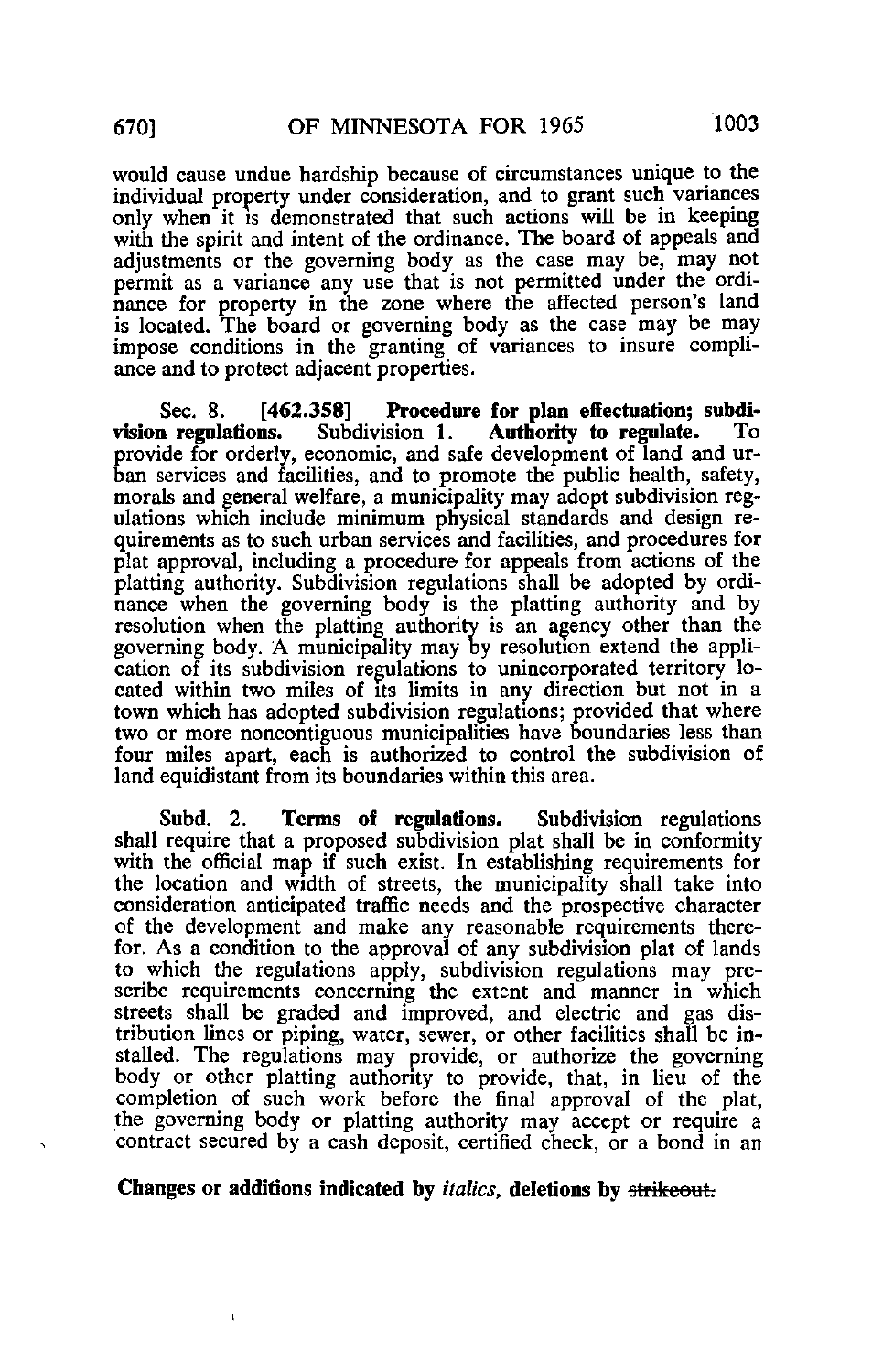amount and with surety and conditions satisfactory to it, to assure the municipality that such improvements and utilities will be actually constructed and installed according to the specifications approved by the governing body or platting authority as expressed in the contract; and the municipality may enforce such contracts by appropriate legal and equitable remedies. The subdivision regulations may require that in appropriate plots of subdivisions to be developed for residential uses that a reasonable portion of each proposed subdivision be dedicated to the public for public use as parks, and playgrounds, or that the subdivider at his option contribute an equivalent amount in cash as defined by the regulations, provided that cash payments received under such regulations shall be placed in a special fund by the municipality and used only for the acquisition of land for parks and playgrounds.

Subd. 3. **Plat approval.** After a municipality adopts subdivision regulations, copies of the regulations shall be filed with the county register of deeds as provided in this act. Thereafter, no subdivision plat for land within the area to which the regulations are applicable shall be filed or accepted for filing unless it is accompanied by a certified copy of the resolution approving it. Before a subdivision plat is approved, it shall be reviewed by the platting authority as to its conformity to subdivision regulations. The platting authority may provide that proposed plats and subdivision developments be referred to the planning agency for review and recommendation. Unless otherwise provided by law or charter, prior to the approval of a plat by the platting authority, a public hearing shall be held thereon after notice of the time and place thereof has been published once in the official newspaper at least ten days before the day of the hearing. At the hearing all persons interested in the plat shall be heard and the platting authority may thereafter approve or disapprove the plat but failure of the platting authority to act on the application within 60 days is deemed approval. The grounds for any refusal to approve a plat shall be set forth in the proceedings of the platting authority and reported to the applicant. After approval a plat may be filed or recorded as otherwise provided by law.

Subd. 4. Restrictions on filing and recording conveyances. In a municipality in which subdivision regulations are in force and have been filed or recorded as provided in this section, no conveyance of land to which the regulations are applicable shall be filed or recorded, if the land is described in the conveyance by metes and bounds or by reference to an unapproved registered land survey made after the effective date of Laws 1961, Chapter 626 or to an unapproved plat made after such regulations become effec-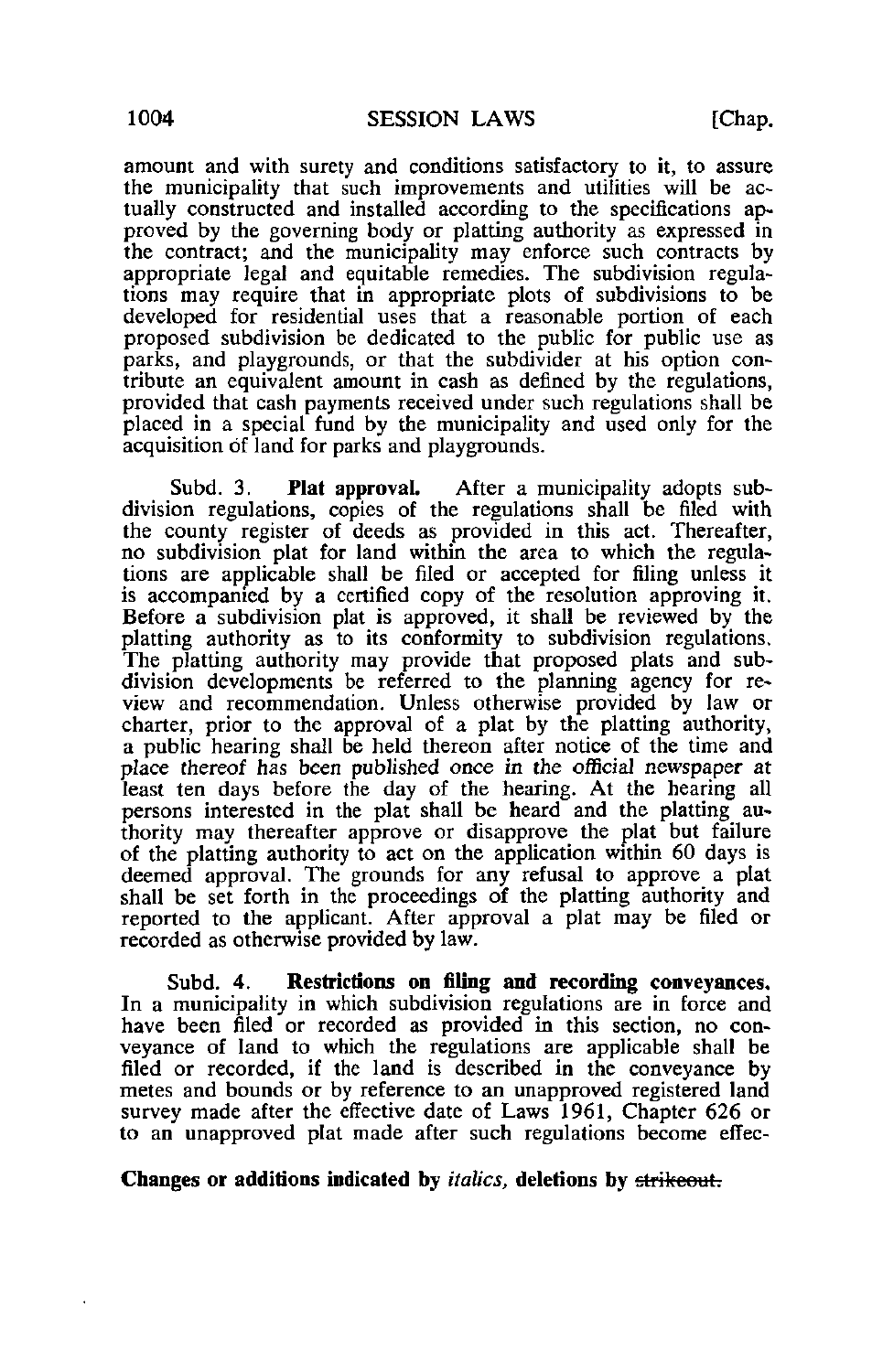tive. The foregoing provision does not apply to a conveyance if the land described:

(1) was a separate parcel of record April 1, 1945 or the date of adoption of subdivision regulations under Laws 1945, Chapter 287, whichever is the later, or of the adoption of subdivision regulations pursuant to a home rule charter, or

(2) was the subject of a written agreement to convey entered into prior to such time,

(3) was a separate parcel of not less than two and one-half acres in area and 150 feet in width on the effective date of this Act or is a single parcel of land of not less than five acres and having a width of not less than 300 feet.

In any case in which compliance with the foregoing restrictions will create an unnecessary hardship and failure to comply does not interfere with the purpose of the subdivision regulations, the platting authority may waive such compliance by adoption of a resolution to that effect and the conveyance may then be filed or recorded. Any owner or agent of the owner of land who conveys a lot or parcel in violation of the provisions of this subdivision shall forfeit and pay to the municipality a penalty of not less than \$100 for each lot or parcel so conveyed. A municipality may enjoin such conveyance or may recover such penalty by a civil action in any court of competent jurisdiction.

Subd. 5. **Permits.** Except as otherwise provided by this section all electric and gas distribution lines or piping, roadways, curbs, walks and other similar improvements shall be constructed only on a street, alley, or other public way or easement which is designated on an approved plat, or properly indicated on the official map of the municipality, or which has otherwise been approved by the governing body. When a municipality has adopted an official map, no permit for the erection of any building shall be issued unless the building is to be located upon a parcel of land abutting on a street or highway which has been designated upon an approved plat or on the official map or which has been otherwise approved by the governing body, and unless the buildings conform to the established building line. This limitation on issuing permits shall not apply to planned developments approved by the governing body pursuant to its zoning ordinance. No permit shall be issued for the construction of a building on any lot or parcel conveyed in violation of the provisions of this section.

Subd. 6. Variances. Subdivision regulations may provide for a procedure for varying the regulations as they apply to speci-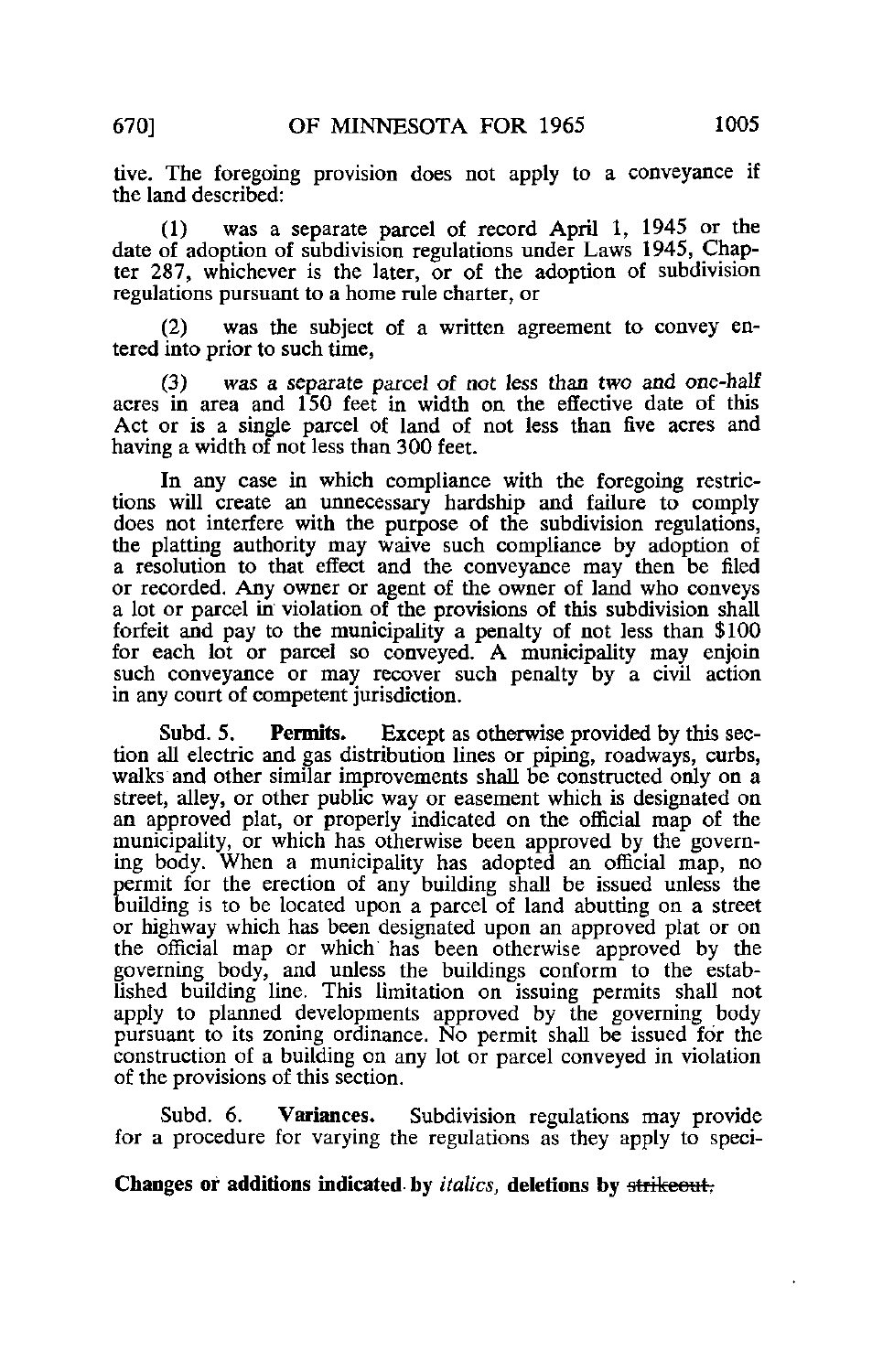fie properties where an unusual hardship on the land exists, but variances may be granted only upon the specific grounds set forth in the regulations.

Subd. 7. Vacation. The governing body of a municipality may vacate any publicly owned utility easement or boulevard reserve or any portion thereof, which are not being used for sewer, drainage, electric, telegraph, telephone, gas and steam purposes or for boulevard reserve purposes, in the same manner as vacation proceedings are conducted for streets, alleys and other public ways under a home rule charter or other provisions of law.

A boulevard reserve means an easement established adjacent to a dedicated street for the purpose of establishing open space adjacent to the street and which area is designated on the recorded plat as "boulevard reserve".

Subd. 8. **Plat approval under other laws.** Nothing in this section is to be construed as a limitation on the authority of municipalities which have not adopted subdivision regulations to approve plats under any other provision of law.

Sec. 9. [462.359] Procedure for plan effectuation; official<br>Subdivision 1. Statement of purpose. Land that is maps. Subdivision 1. Statement of purpose. needed for future street purposes and as sites for other necessary public facilities and services is frequently diverted to non-public uses which could have been located on other lands without hardship or inconvenience to the owners. When this happens, public uses of land may be denied or may be obtained later only at prohibitive cost or at the expense of dislocating the owners and occupants of the land. Identification on an official map of land needed for future public uses permits both the public and private property owners to adjust their building plans equitably and conveniently before investments are made which will make such adjustments difficult to accomplish.

Subd. 2. Adoption. After the planning agency has adopted a major thoroughfare plan and a community facilities plan, it may, for the purpose of carrying out the policies of the major thoroughfare plan and community facilities plan, prepare and recommend to the governing body a proposed official map covering the entire municipality or any portion thereof. The governing body may, after holding a public hearing, adopt and amend the official map by ordinance. A notice of the time, place and purpose of the hearing shall be published in the official newspaper of the municipality at least ten days prior to the date of the hearing. The official map or maps shall be prepared in sufficient detail to permit the establishment of the future acquisition lines on the ground. In unplatted areas a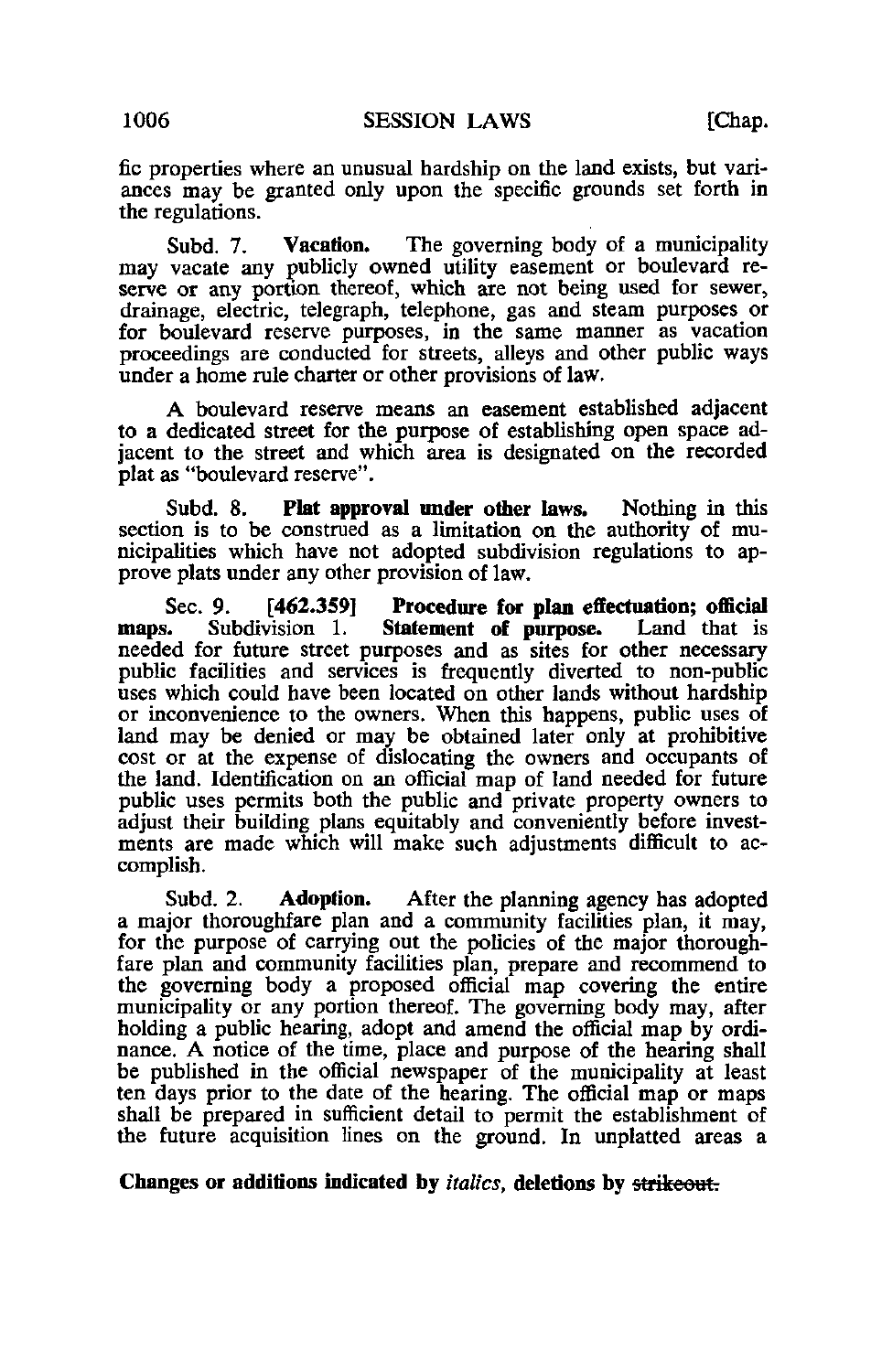minimum of a centerline survey shall have been made prior to the preparation of the final draft of the official map. The accuracy of the future acquisition lines shown on the official map shall be attested to by a registered land surveyor. After adoption, a copy of the official map, or sections thereof with a copy of the adopting ordinance attached shall be filed with the register of deeds as provided in this act.

Subd. 3. Effect. After an official map has been adopted and filed, the issuance of building permits by the municipality shall be subject to the provisions of this section. Whenever any street or highway is widened or improved or any new street is opened, or interests in lands for other public purposes are acquired by the municipality, it is not required in such proceedings to pay for any building or structure placed without a permit or in violation of conditions of a permit within the limits of the mapped street or outside of any building line that may have been established upon the existing street or within any area thus identified for public purposes. The adoption of an official map does not give the municipality any right, title, or interest in areas identified for public purposes thereon, but the adoption of the map does authorize the municipality to acquire such interests without paying compensation for buildings or structures erected in such areas without a permit or in violation of the conditions of a permit.

Subd. 4. Appeals. If a permit for a building in such location is denied, the board of appeals and adjustments shall have the power, upon appeal filed with it by the owner of the land, to grant a permit for building in such location in any case in which the board finds, upon the evidence and the arguments presented to it, (a) that the entire property of the appellant of which such area identified for public purposes forms a part cannot yield a reasonable return to the owner unless such a permit is granted, and (b) that balancing the interest of the municipality in preserving the integrity of the official map and of the comprehensive municipal plan and the interest of the owner of the property in the use of his property and in the benefits of ownership, the grant of such permit is required by considerations of justice and equity. In addition to the notice of hearing required by section 4, subdivision 2, a notice shall be published in the official newspaper once at least ten days before the day of the hearing. If the board of appeals and adjustments authorizes the issuance of a permit the governing body or other board or commission having jurisdiction shall have six months from the date of the decision of the board to institute proceedings to acquire such land or interest therein, and if no such proceedings are started within that time, the officer responsible for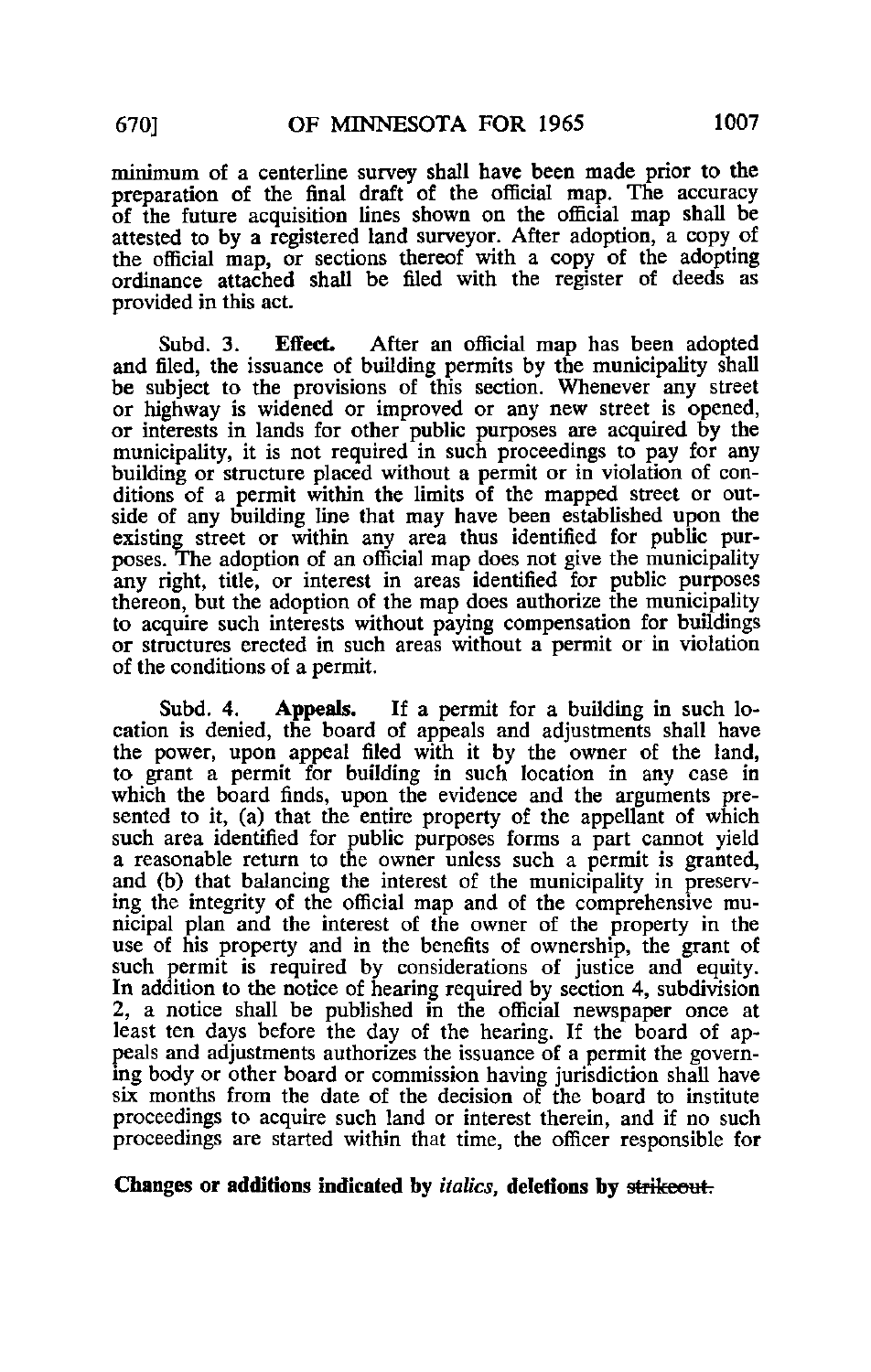issuing building permits shall issue the permit if the application otherwise conforms to local ordinances. The board shall specify the exact location, ground area, height and other details as to the extent and character of the building for which the permit is granted.

Sec. 10. [462.36] Certified copies filed with register of deeds. Subdivision 1. Required documents. A certified copy Required documents. of every ordinance, resolution, map, or regulation adopted under the provisions of sections  $8$  and  $9$  of this act and amendments thereto shall be filed with the register of deeds and of the county or counties in which the municipality adopting it is located. Ordinances, resolutions, maps or regulations filed with the register of deeds pursuant to this subdivision do not constitute encumbrances on real property.

Subd. 2. Filing with contiguous planning authorities. A copy of a comprehensive plan adopted by a planning agency under the provisions of this act shall be filed with the governing body of each contiguous municipality and with the regional planning agency, if any, established to serve the area in which the municipality is located.

Subd. 3. **Plat approval; filing.** Copies of resolutions approving subdivision plats of land within a municipality, but contiguous to another municipality shall be filed with the governing body of the contiguous municipality. Copies of resolutions approving subdivision plats of land outside a municipality but subject to its subdivision regulations shall be filed with the clerk of the town in which the land is situated.

Sec. 11. [462.361] Judicial review. Subdivision 1. Review of action. Any person aggrieved by an ordinance, rule, regula-Any person aggrieved by an ordinance, rule, regulation, decision or order of a governing body or board of adjustments and appeals acting pursuant to this act may have such ordinance, rule, regulation, decision or order, reviewed by an appropriate remedy in the district court, subject to the provisions of this section.

Subd. 2. Exhaustion of remedies. In actions brought under this section, a municipality may raise as a defense the fact that the complaining party has not attempted to remedy his grievance by use of procedures available to him for that purpose under ordinance or charter, or under this act. If the court finds that such remedies have not been exhausted, it shall require the complaining party to pursue those remedies unless it finds that the use of such remedies would serve no useful purpose under the circumstances of the case.

Sec. 12.  $[462.362]$  Enforcement and penalty. A munic-